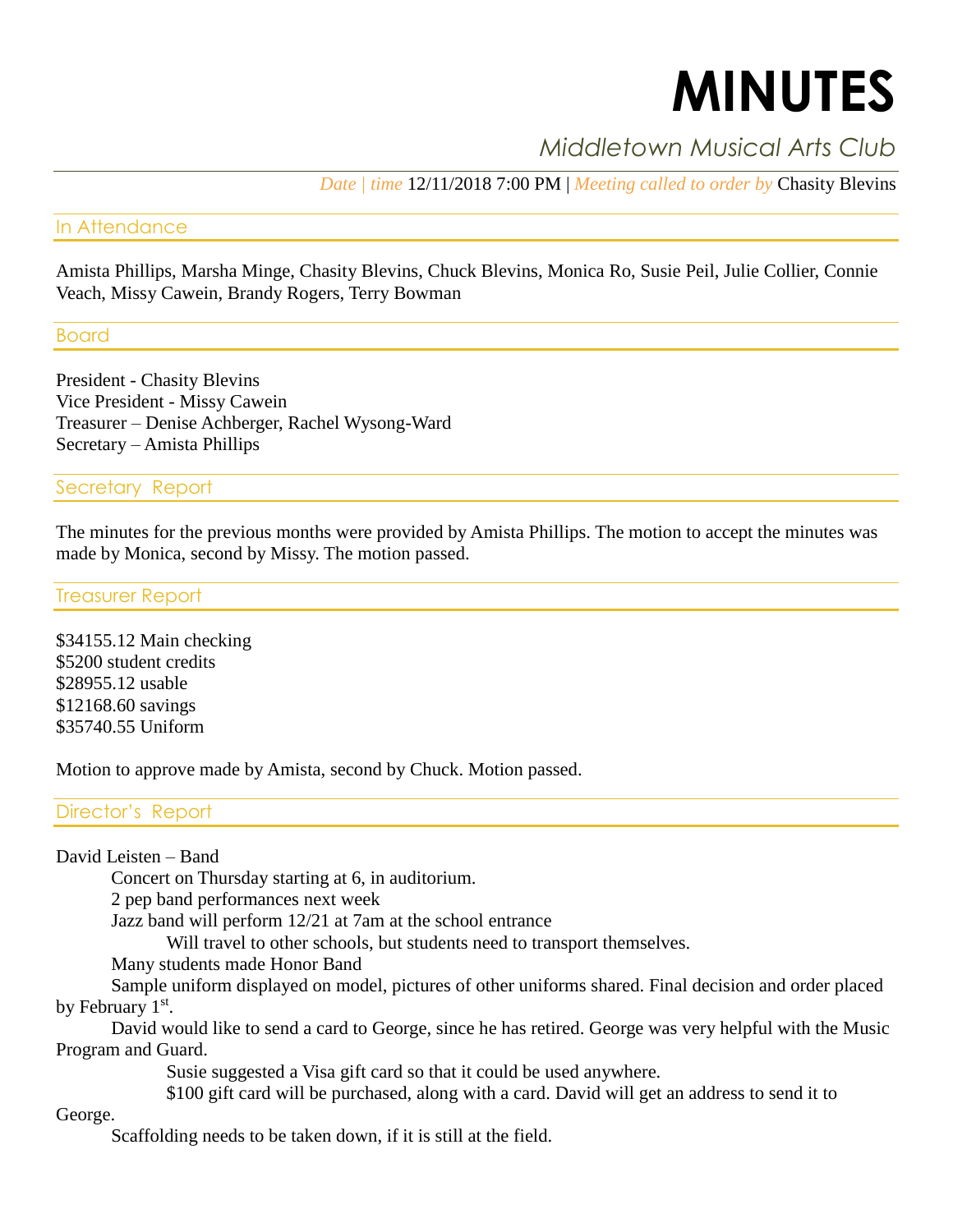Marsha Minge – Show Choir

Money collected from T-shirts, 6 not paid for yet.

Runout (community performance) Thursday and Friday this week.

State House this Wednesday 19<sup>th</sup>.

1/19/19 First performance

Men's pants need to be hemmed, volunteers are needed.

Possible to have them hemmed professionally, paid for by the kids.

5 competitions scheduled, possible  $6<sup>th</sup>$  in the works. First 5 paid for.

Corey Hall – Orchestra No report

Stephanie Miller – Guard

\$1275 (approximately) WGI circuit fee paid by Stephanie, need to be reimbursed.

Turning in money for guard fees.

Stephanie would like to have Kohl's volunteers to paint the tarp for WG in January. Denise will speak with Stephanie closer to the time.

# Committee Reports

Committee reports

Maintenance & Transportation – Chuck Blevins & Gary Berkhouse No report

Uniforms & Costumes – Tammy Berkhouse & Julie Collier Uniform sample was displayed for the meeting. Uniforms are on the trailer, need to be moved inside.

Hospitality & Celebrations – Tammy Berkhouse No report

Concessions – Chasity Blevins & Michelle Stephens Concessions are being held in the Community Room, which is a problem with storage. Next game is Tuesday, concessions help is needed.

Website & Publicity – Kindra Davis No report

Ways & Means – Missy Cawein Dine and Donate at Veracruz 12/12

Policy & Regulations – No update

#### Old Business

No old business